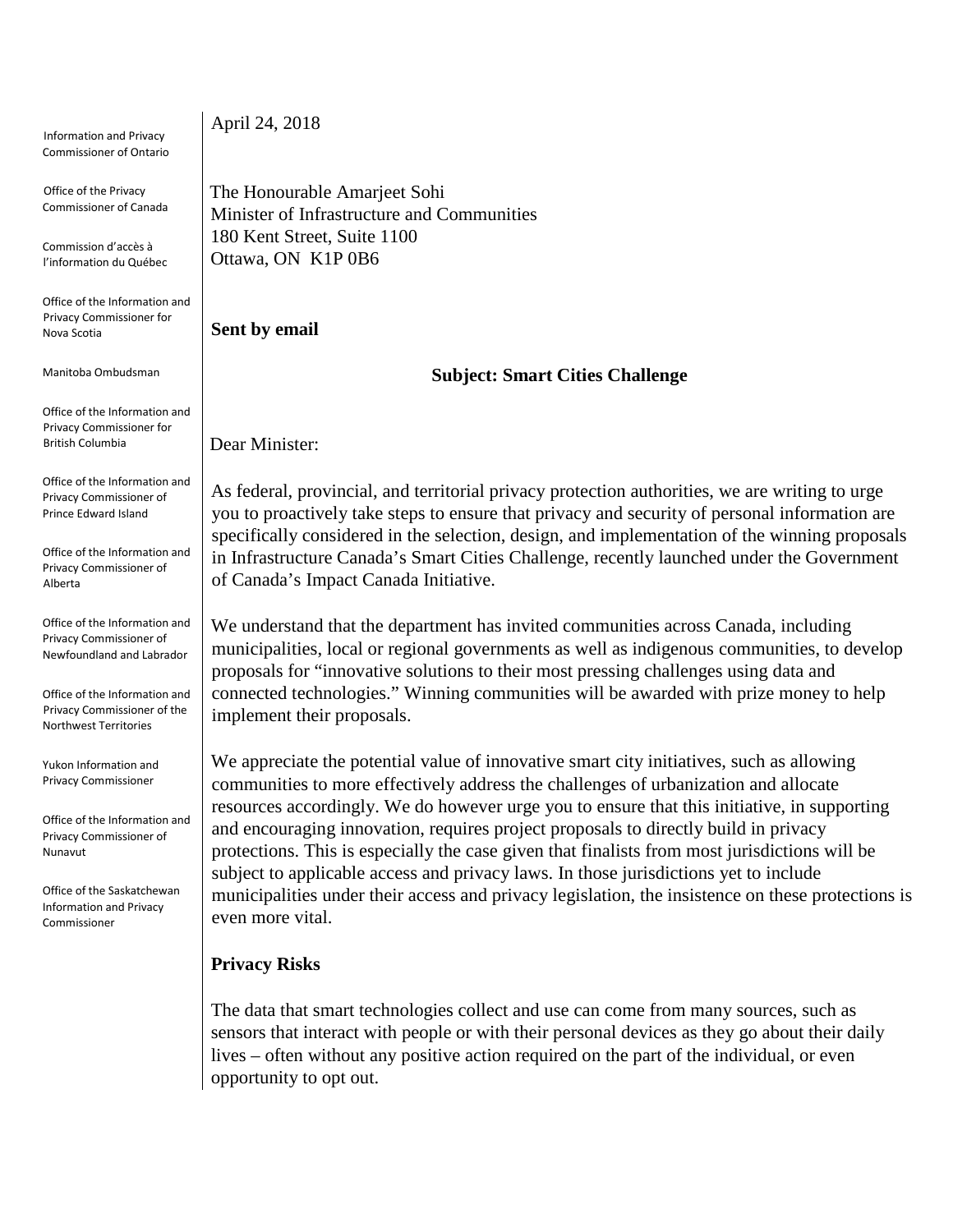These systems can be used to generate large amounts of data which may include highly sensitive personal information. This data can enable privacy-invasive activities, such as surveillance or profiling, and may entice communities and private sector partners to use the personal information for different purposes without consent, contrary to Canadian privacy laws, and without public input. Such risks can compromise public trust, a key element for the success of any smart city initiative.

In addition, without appropriate measures to secure personal information collected by these systems, individuals' personal information may be exposed to cybersecurity risks. Effective safeguards are especially complex to implement in the smart cities context given the diverse forms of technology deployed. As a general rule, the more points of data collection, processing, and access, the greater the risks of a security failure.

The media have reported on smart cities projects that have failed, in part because of their impact on privacy rights or because the public trust in the systems was lacking. We should learn from the lessons of other cities when emulating their practices and designing new initiatives.

# **Mitigating controls**

To ensure that privacy and security are protected in any smart city initiative, communities will need to build into the systems a number of important privacy and security measures, such as:

- Data-minimization systems must not collect, use or disclose personal information unless it is necessary to do so to achieve the outcomes of the initiative. In all cases, where the goals can be achieved using less privacy invasive alternatives, those alternatives should be pursued.
- De-identification systems must endeavor to de-identify personal information at the earliest opportunity and include measures to mitigate the high risk of re-identification that is inherent with connected devices. As well, systems should only retain, use and disclose de-identified information.
- Data governance and Privacy Management program initiatives must be supported by policies that address privacy and security requirements including appointing a privacy lead, monitoring and auditing for compliance, and breach response. There must also be contractual protections and accountability for all of the diverse parties involved in the initiative. This is especially important given that the department is encouraging communities to develop proposals in conjunction with other partners.
- Privacy impact assessments and threat risk assessments these are widely recognized as important tools to help ensure that privacy and security risks are identified and adequately addressed in the design of new technologies and programs. In some jurisdictions, they are required.
- Community engagement and project transparency communities must ensure full transparency of the information practices of their initiatives to help community members understand how they might be affected. Transparency is reflected in Canadian provincial and federal access and privacy laws.
- Consent systems must ensure individuals' meaningful consent where required by law, including the opportunity to opt out of participation, where feasible.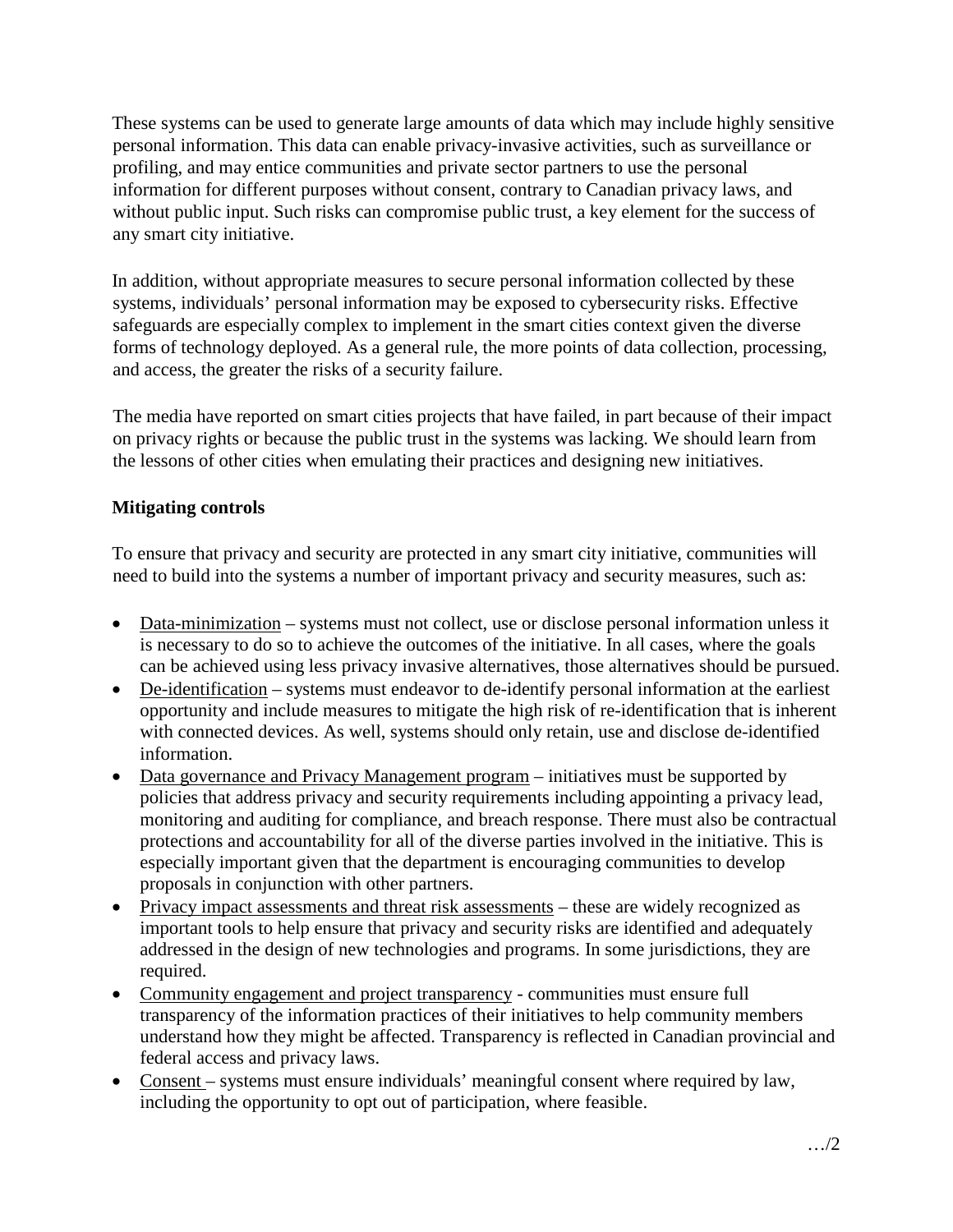### **Conclusion**

We are calling on you to help ensure that government resources are not expended on initiatives that either infringe on the fundamental right to privacy or risk failing because the public's confidence in the systems is lacking. We strongly encourage you to require that the finalists commit to the preparation of privacy impact and threat risk assessments at the design stage and also commit to applying any resulting recommendations at the implementation stage. Innovation and privacy can be simultaneously promoted.

We note that the evaluation criteria for final proposals will be announced in the summer. We strongly recommend that the final criteria include a consideration of the privacy implications of the proposals advanced by the finalists. Our offices would be pleased to proactively engage with your department, by supporting the development of such criteria, and at a later point, an evaluation of the projects scoring on these criteria. We invite you to contact Renee Barrette, Director of Policy with the Information and Privacy Commissioner of Ontario at Renee.Barrette@ipc.on.ca, to discuss how we can collectively be of assistance in this regard.

This is an important issue to our offices and we plan to post this letter on our websites on Thursday in order to raise awareness of the access and privacy implications of smart city initiatives.

Sincerely,

*Original signed by*

Brian Beamish Information and Privacy Commissioner of Ontario

*Original signed by*

Daniel Therrien Privacy Commissioner of Canada

*Original signed by*

M<sup>e</sup> Jean Chartier Chair of the Commission d'accès à l'information du Québec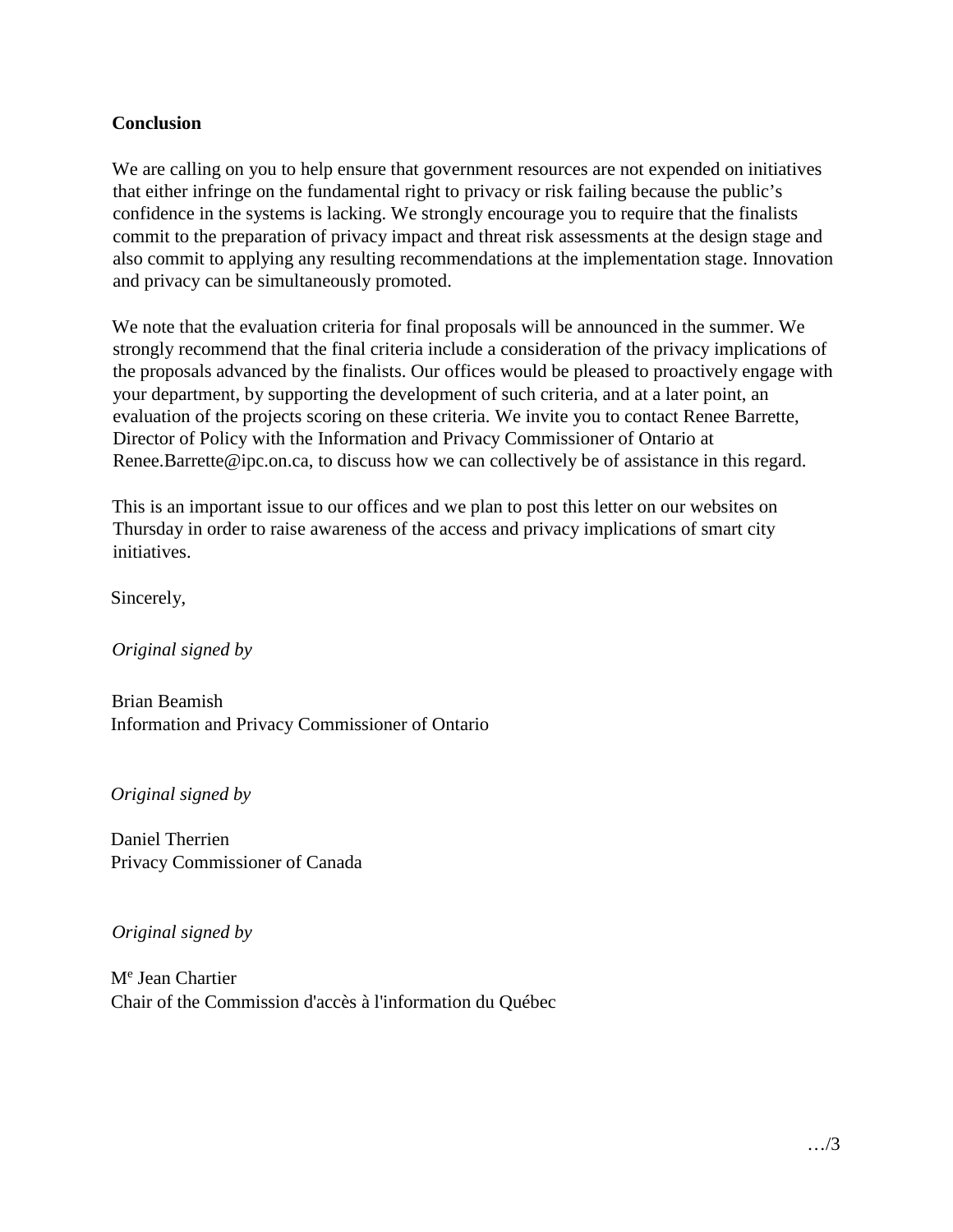#### *Original signed by*

Catherine Tully Information and Privacy Commissioner for Nova Scotia

#### *Original signed by*

Charlene Paquin Manitoba Ombudsman

*Original signed by*

Michael McEvoy Information and Privacy Commissioner for British Columbia

*Original signed by*

Karen A. Rose Information and Privacy Commissioner of Prince Edward Island

### *Original signed by*

Jill Clayton Information and Privacy Commissioner of Alberta

*Original signed by*

Donovan Molloy, QC Information and Privacy Commissioner of Newfoundland and Labrador

*Original signed by*

Elaine Keenan-Bengts Information and Privacy Commissioner of the Northwest Territories